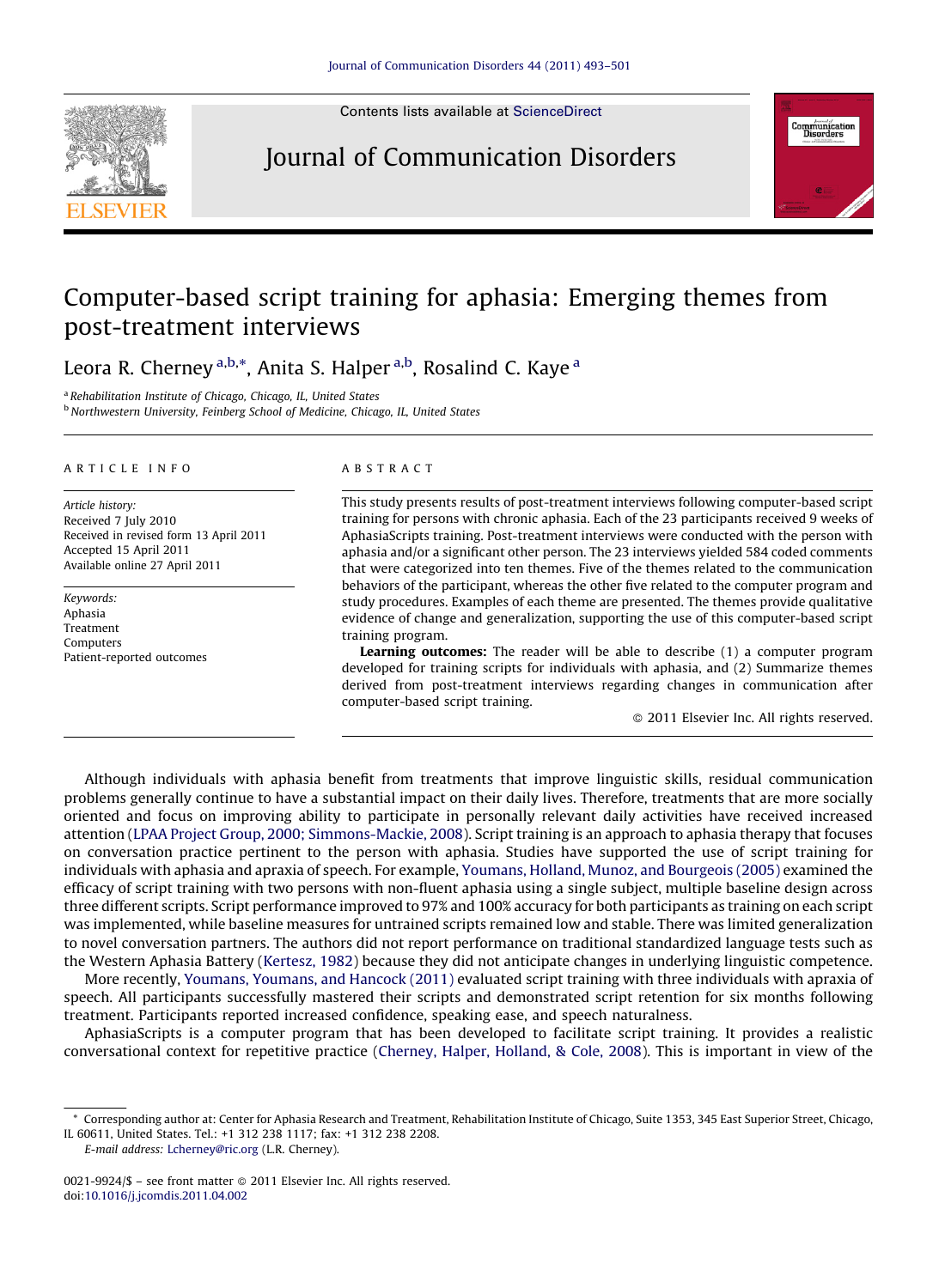underlying theory on which script training is based, the instance theory of automatization ([Logan, 1988](#page--1-0)). Instance theory suggests that automaticity of skills is achieved by retrieving memories of complete context-bound skilled performances. These memories are formed with repeated exposures to and practice on the same task. Many highly routine tasks are more appropriately practiced as a whole task within a context (sentences and conversation), rather than being broken down into component sub-skills (phonemes and words).

We have previously evaluated the impact of AphasiaScripts using patient-reported outcomes [\(Manheim, Halper, &](#page--1-0) [Cherney, 2009\)](#page--1-0) as measured by the Communication Difficulty (CD) subscale from the Burden of Stroke Scale (BOSS) [\(Doyle,](#page--1-0) [2002; Doyle, McNeil, & Hula, 2003; Doyle et al., 2004\)](#page--1-0). A delayed treatment design was used for 20 subjects with chronic aphasia, and BOSS measures were taken at baseline, pre-intervention, post-intervention and follow-up. AphasiaScripts resulted in a statistically and clinically significant decrease of 6.79 points ( $p = .038$ ) in the CD subscale of the BOSS which was maintained during the follow-up period.

The term ''patient-reported outcomes'' (PROs) has evolved to include any endpoint derived from patient reports, whether collected in the clinic, in a diary, or by other means, including symptom reports, formal instruments to measure healthrelated quality of life, health status, and satisfaction with treatment [\(Wilke, Burke, & Erickson, 2004\)](#page--1-0). The added value for assessing patient reported outcomes in a variety of chronic conditions is now well documented for evaluation of treatment effectiveness [\(Bottomley, Jones, & Claassens, 2009; Tubach et al., 2005; Wiklund & Junghard, 2003; Wilke et al., 2004](#page--1-0)). In this paper, we present another method of measuring patient-reported outcomes following script training – post-treatment interviews. Having a second PRO measure would serve to corroborate the prior results.

In a pilot study of AphasiaScripts with three participants with chronic aphasia (Broca's, Wernicke's and anomic), posttreatment interviews were conducted following practice of three individualized scripts over a nine week period of time. Five positive themes were consistently identified from the post-treatment interviews as follows: increased verbal communication; improvements in other modalities and situations; communication changes noticed by others; increased confidence; and satisfaction with the software. In this article, we report on the results of the post-treatment interviews of an additional 23 participants following AphasiaScripts training.

#### 1. Methods

#### 1.1. Study design

A delayed treatment design was used in which participants received a computer-based intervention for nine weeks. Standardized language assessments including the Western Aphasia Battery and the Burden of Stroke Scale were administered at four separate time periods: (1) at entry into the study (baseline); (2) approximately six weeks later at the start of the intervention (pre-treatment); (3) at the end of the intervention (post-treatment); and (4) at a retest planned to occur at approximately six weeks after the end of the intervention (follow-up). Interviews were conducted with the participant and/or a significant other by the treating clinician and investigator only at the post-treatment assessment session.

#### 1.2. Intervention

In AphasiaScripts, an avatar that serves as a virtual therapist is programmed to produce natural speech with correct movements of the speech articulators ([Cherney et al., 2008\)](#page--1-0). Prior to treatment, the individual with aphasia and the speechlanguage pathologist worked together to develop individualized scripts on a topic that was meaningful, relevant, and matched to the participant's communication level. Examples of the scripts have been described elsewhere ([Holland, Halper,](#page--1-0) [& Cherney, 2010\)](#page--1-0). After a script was developed, it was typed into the program and recorded by the speech-language pathologist.

Using AphasiaScripts, the individual with aphasia practiced the recorded conversations repeatedly. Script practice has three phases. First, the participant listens to the entire script while it appears on the screen. Second, each sentence or conversation turn is practiced repeatedly. Third, the conversation is practiced with the virtual therapist while cues are provided depending on the participant's needs (see [Fig. 1](#page--1-0)). These include seeing the written word, hearing the therapist's voice during choral speaking, and watching oral-motor movements of the virtual therapist. These cues are faded over time so that eventually the participant practices the conversation with the virtual therapist, without cues, as in a real conversation [\(Cherney et al., 2008\)](#page--1-0). The participants with aphasia can control their own practice sessions. They select how much time they want to spend in each phase of the program and can choose to practice individual words, sentences, or the entire script.

Participants practiced three individualized scripts for three weeks each, for a total of nine weeks of treatment. They were asked to practice at least 30 min a day, six days a week for a minimum practice time of three hours a week.

#### 1.3. Post-treatment interviews

Post-treatment interviews were conducted by the treating speech-language pathologist and investigator (LRC) in a quiet room. Interviews were semi-structured and followed a general protocol that is presented in [Appendix A](#page--1-0). The questions were open-ended, allowing the interviewers to pursue inquiry following the lead of the interviewee(s), in order to touch on as many areas of potential change as possible and to get the richest responses. Supported communication techniques were used